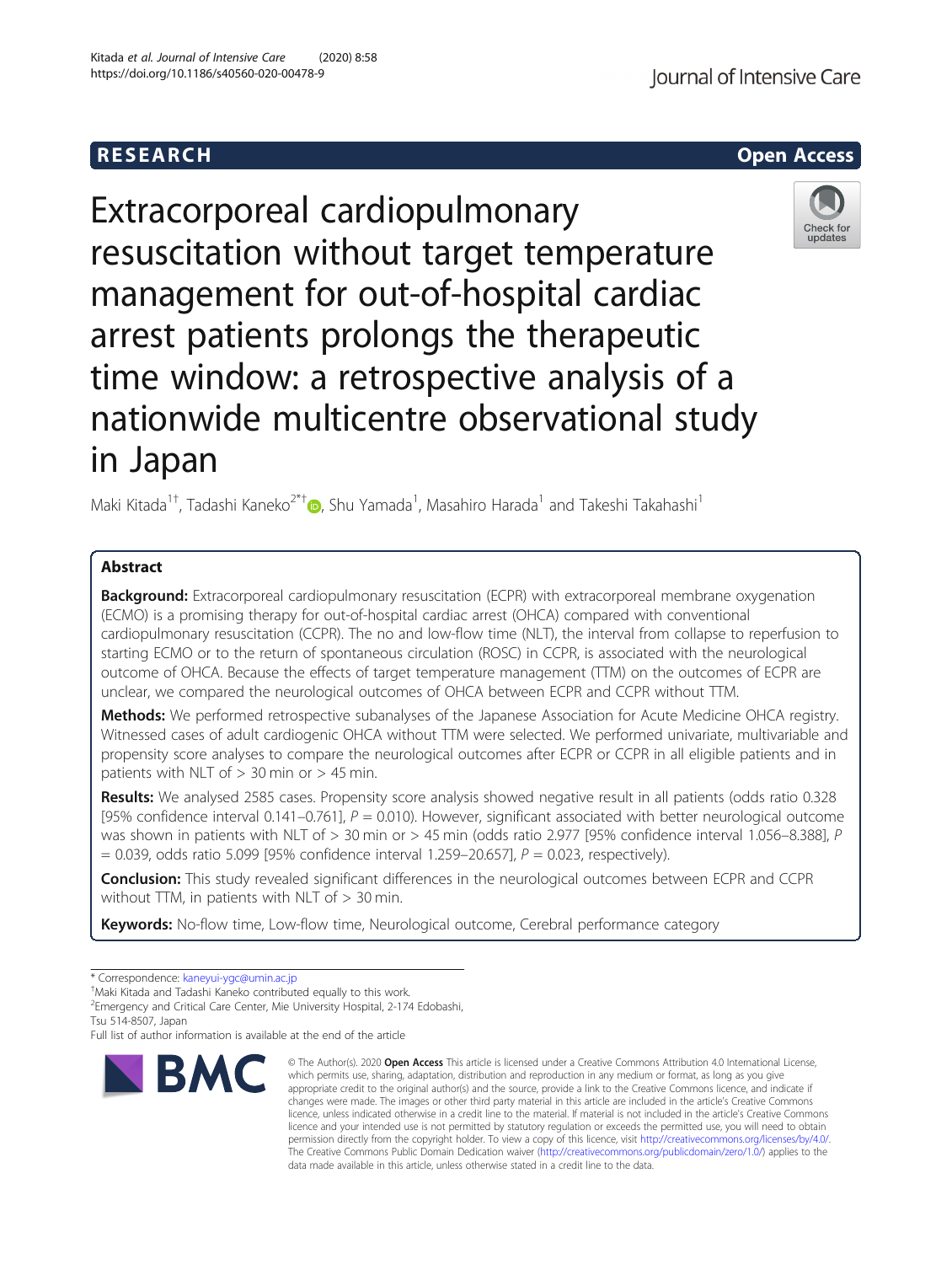## Background

Extracorporeal membrane oxygenation (ECMO) is frequently used as rescue therapy for cardiac arrest, called extracorporeal cardiopulmonary resuscitation (ECPR). ECPR is a promising strategy for managing out-of-hospital cardiac arrest (OHCA)  $[1-4]$  $[1-4]$  $[1-4]$  and is more effective than conventional cardiopulmonary resuscitation (CCPR).

Recent studies have examined which ECPR factors are related to the patient's outcome  $[5-10]$  $[5-10]$  $[5-10]$ . In particular, age, witnessed cardiac arrest, bystander cardiopulmonary resuscitation (BCPR) and initial shockable rhythm (ventricular fibrillation [VF] or ventricular tachycardia [VT]) were strongly associated with improvements in mortality and neurological outcomes, and are therefore included in the indications for ECPR in most departments. Currently, ECPR should be initiated < 60 min after the patient collapses [[4,](#page-6-0) [5\]](#page-6-0).

The interval from collapse to starting the ECMO pump, the no-low time and low-flow time, is an important factor associated with the neurological outcome [[11](#page-6-0), [12\]](#page-6-0). In CCPR, the no and low-flow time (NLT) is defined as the interval from collapse to return of spontaneous circulation (ROSC) in the present study (no-flow time: collapse to start cardiopulmonary resuscitation, low-flow time: start cardiopulmonary resuscitation to ROSC).

Realistically, the NLT tends to be longer with ECPR than with CCPR because of the complexity of ECPR, especially the need to insert catheters. However, ECPR is associated with improved outcomes; therefore, it is possible that ECPR could prolong the target NLT. Accordingly, when comparing the neurological outcomes of ECPR and CCPR, it is important to adjust for the NLT.

Combining ECPR with target temperature management (TTM) may also improve the neurological outcomes of OHCA. However, there is not enough evidence to perform TTM in all patients who undergo ECPR [\[13,](#page-6-0) [14\]](#page-6-0). Accordingly, studies investigating the effect of ECPR could exclude any cases of ECPR with TTM to avoid the potential confounding effects of TTM on the outcomes of ECPR.

In Japan, a nationwide observational registry of OHCA was established by the Japanese Association for Acute Medicine (JAAM-OHCA registry), started from June 2014, that includes about 3.7% of ECPR cases [\[15\]](#page-6-0). We performed a nationwide, observational study of OHCA cases registered between 2014 and 2018 to retrospectively examine the effectiveness of ECPR.

To confirm the effects of ECPR on neurological outcomes, we excluded patients who underwent TTM to eliminate possible bias by TTM. We also excluded unwitnessed cases because the NLT could not be accurately determined. Multivariable analyses and propensity score analyses were performed using these explanatory factors to assess whether ECPR is associated with significant improvements in neurological outcomes.

## **Methods**

## Study design

In this study, we used the JAAM-OHCA registry, a prospective registry of OHCA patients at 288 Japanese critical care centres. The registry was approved by the ethics committees at Kyoto University, the participating institutions and each hospital. We retrieved cases registered between June 2014 and December 2017, for retrospective analyses.

## Patients

Between June 2014 and December 2017, there were 34, 754 cases of OHCA registered in the JAAM-OHCA registry. We retrieved data for patients who satisfied the following criteria: (1) witnessed collapse with OHCA; (2) age > 18 years; (3) cardiogenic cause of OHCA; (4) ECMO started or ROSC and hospitalisation and (5) no TTM.

#### Study outcomes and statistical analysis

The neurological outcomes were assessed in all patients using the Glasgow–Pittsburgh cerebral performance category (CPC), which includes five categories: CPC 1 (good recovery), CPC 2 (moderate disability), CPC 3 (severe disability), CPC 4 (vegetative state) and CPC 5 (death) [[16\]](#page-6-0). We defined a favourable neurological outcome as a CPC of 1–2 at 1 month after collapse.

Amongst 2585 eligible patients, ECPR was performed in 307 and CCPR was performed in 2278. The patients' age, sex, BCPR, shockable rhythm (VF/VT) and NLT were retrieved from the database as potential confounding factors for the outcome of ECPR.

The patients were divided into those with favourable (CPC 1–2) or unfavourable (CPC 3–5) outcomes. Both of these groups were compared using univariate and multivariable analyses. Univariate analyses were performed with the Mann−Whitney U test or Fisher's exact test, as appropriate. Multivariable analyses were performed using logistic regression analysis, in which the dependent variable was a favourable neurological outcome (CPC 1–2) and the independent variables were age, sex (male), BCPR, shockable rhythm (VF/VT) as the initial rhythm, NLT and ECPR. NLT was defined as the interval from witnessed OHCA to reperfusion (start of ECMO in ECPR or the ROSC in CCPR). These variables were analysed in all eligible patients.

Propensity score analysis was performed by taking into account age, sex (male), BCPR, shockable rhythm (VF/ VT) as the initial rhythm and NLT using the inverse probability of the treatment-weighting (IPTW) method, to compare favourable outcome (CPC 1–2) between ECPR and CCPR groups in all,  $NLT > 30$  min, and  $> 45$ min of eligible patients. Furthermore, the patients with  $NLT \leq 30$  min were also analysed. Propensity score analysis with IPTW methods was calculated by cases in all, NLT > 30 min and > 45 min of eligible patients.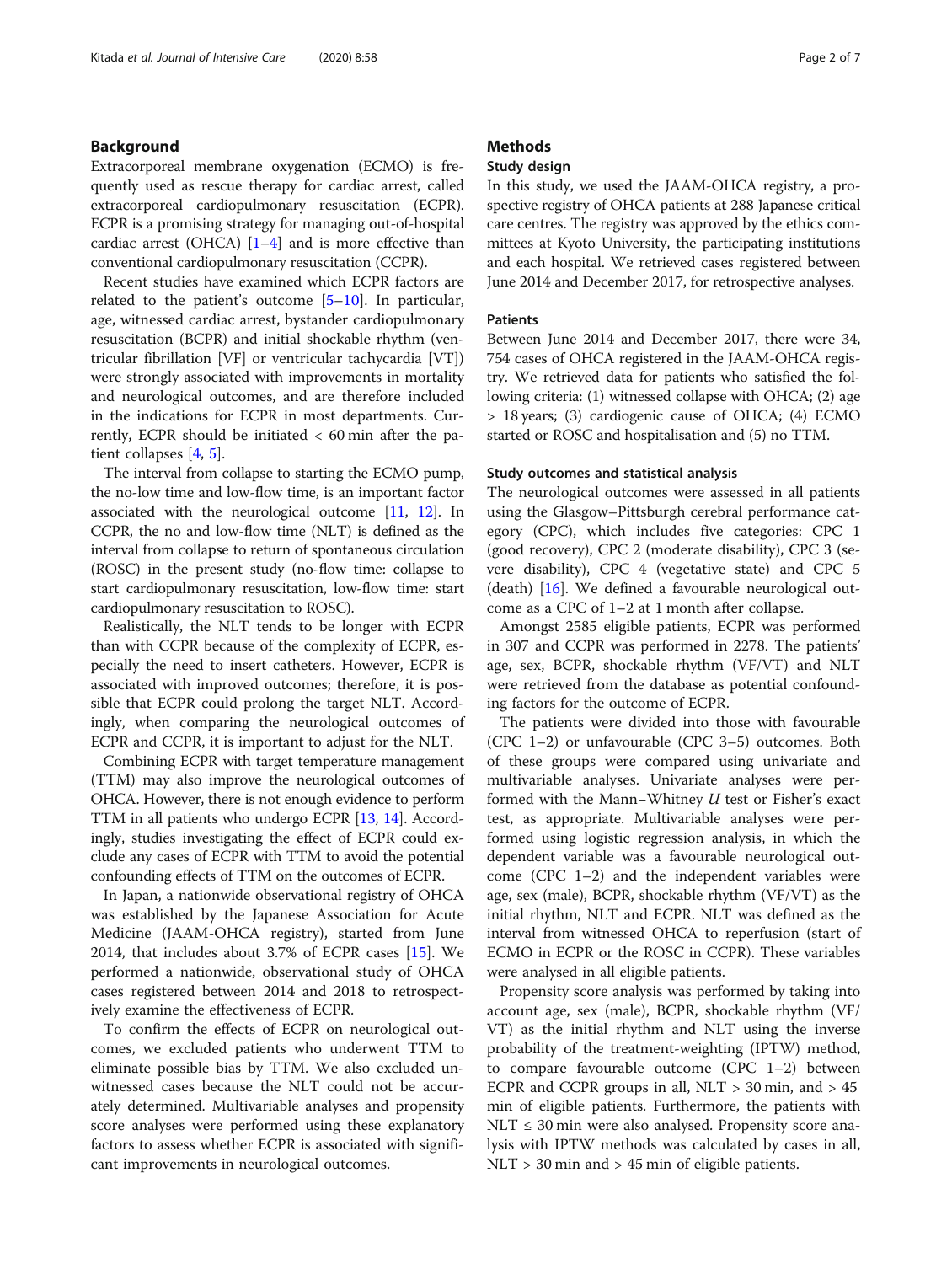Multivariable analyses were also performed after dividing the patients according to the NLT  $(> 30 \text{ min and } > 10 \text{ min})$ 45 min) for ECPR and CCPR cases separately (the target of initiation ECPR is thought as within 60 min, then 30 and 45 min were treated as cutoff values). Again, we performed logistic regression analysis in which the dependent variable was a favourable neurological outcome (CPC 1–2) and the independent variables were age, sex (male), BCPR, shockable rhythm (VF/VT) as the initial rhythm and NLT.

In all analyses, a  $P$  value of  $< 0.05$  was considered statistically significant. All statistical analyses, except for propensity score analysis, were performed with SPSS version 25.0 (IBM, Armonk, NY, USA). Propensity score analysis with IPTW method was performed with the R software version 4.0.1 (GNU general public licence).

#### Results

The registry comprised 34,754 patients, of which 2585 met the inclusion criteria (i.e. witnessed OHCA, age > 18 years, cardiogenic cause, hospitalisation and no TTM; Fig. 1). On the step of eliminate TTM received cases, the inclusion rates of each group were 53% (307/575) in ECPR cases and 72% (2278/3156) in CCPR cases.

Table [1](#page-3-0) shows the characteristics of the ECPR and CCPR cases. Overall, 307 patients received ECPR and 2278 patients received CCPR. Multivariable analysis revealed significant differences between the two groups in terms of age, sex (male), shockable rhythm, NLT and favourable outcome.

Table [2](#page-3-0) compares the patients divided according to whether their neurological outcomes were favourable



(CPC 1–2) or unfavourable (CPC 3–5) amongst all eligible patients. The multivariable analysis revealed significant differences between the two groups in terms of age, BCPR, shockable rhythm, NLT and ECPR. Although the percentage of patients who underwent ECPR was lower in the favourable outcome group, the multivariable analysis showed a positive effect of ECPR on neurological outcomes (odds ratio [OR] 3.782 [95% confidence interval [CI]  $1.852 - 7.723$ ],  $P < 0.001$ ).

Table [3](#page-4-0) shows the comparison of favourable outcome (CPC 1–2) between ECPR and CCPR groups by propensity score analysis with IPTW method, in all, NLT > 30 min and > 45 min cases. In all patients, ECPR shows a negative result for favourable outcome (CPC 1–2) (OR 0.328 CI  $[0.141 - 0.761]$ ,  $P = 0.010$ ). In patients with NLT of > 30 min and 45 min, show positive results for favourable outcome (CPC 1–2) (OR 2.977 CI [1.056– 8.388],  $P = 0.039$  and OR 5.099 CI [1.259–20.657],  $P =$ 0.010, respectively). In patients with NLT of  $\leq 30$  min, show negative result for favourable outcome (CPC 1–2) (OR 0.174 CI  $[0.033 - 0.917]$ ,  $P = 0.040$ ).

Tables [4](#page-4-0) and [5](#page-5-0) show the results of multivariable analyses according to NLT for all patients, patients with an NLT of > 30 min or patients with an NLT of > 45 min for cases who underwent ECPR (Table [3\)](#page-4-0) or CCPR (Table [4](#page-4-0)), separately. Amongst ECPR cases, the outcome was classified as favourable (CPC 1–2) in 7% of all cases, 6% of cases with  $NLT > 30$  min, 4% of cases with  $NLT > 10$ 45 min. NLT was significantly and independently associated with CPC 1–2 in each subgroup, with an OR of 0.890, 0.898 and 0.855 in each subgroup. Amongst CCPR cases, CPC 1–2 was achieved in 17% of all cases, 2% of cases with NLT > 30 min and 1% in cases with NLT of > 45 min. NLT was significantly associated with CPC 1–2 in the multivariable analysis in all cases of CCPR and in CCPR cases with an NLT of > 30 min, with OR of 0.858 and 0.951, respectively.

## **Discussion**

In the present study, propensity score analysis revealed a negative effect of ECPR on improving the neurological outcomes after OHCA in all eligible cases. However, in patients with NLT of > 30 min and 45 min, showed positive results for favourable outcome (CPC 1–2) (OR 2.977 and 5.099, respectively). Actually, in patients with NLT of  $\leq$  30 min, showed negative result (OR 0.174). Patients with NLT of  $\leq$  30 min were 4% (11/307) in ECPR and 40% (916/2278) in CCPR groups, and CCPR with NLT of  $\leq$  30 min was 35% (916/2585) in all eligible patients. In addition, there were 189 of motor score 6 (Glasgow coma scale) cases after the admitted hospital in CCPR group, 97% (183/189) of them were cases with NLT of  $\leq$  30 min. These results imply that ECPR could not show the advantage with NLT of  $\leq 30$  min by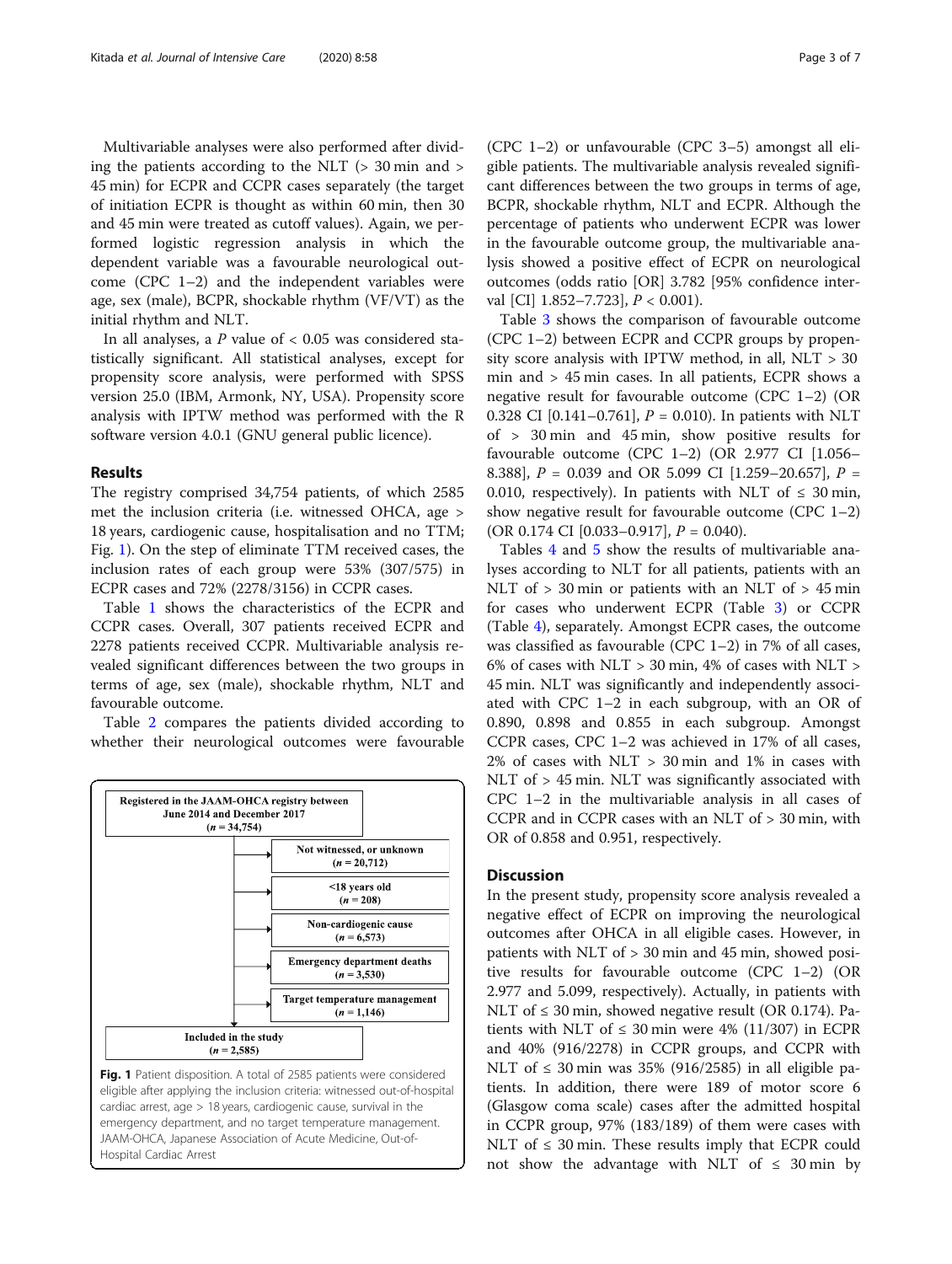<span id="page-3-0"></span>Table 1 Univariate and multivariable comparisons of the ECPR and CCPR groups

| Variables                | ECPR $(n = 307)$ | CCPR $(n = 2278)$ | Univariate P value | Multivariable P value | OR (95% CI)            |
|--------------------------|------------------|-------------------|--------------------|-----------------------|------------------------|
| Age (years)              | $61(48 - 70)$    | 77 (66-85)        | < 0.001            | < 0.001               | $0.939(0.929 - 0.949)$ |
| Male (%)                 | 257 (84%)        | 1457 (64%)        | < 0.001            | 0.011                 | 1.683 (1.129–2.508)    |
| <b>BCPR (%)</b>          | 156 (51%)        | 991 (44%)         | 0.017              | 0.723                 | 1.059 (0.772-1.454)    |
| SR (%)                   | 216 (70%)        | 463 (20%)         | < 0.001            | < 0.001               | 9.060 (6.501-12.627)   |
| $NLT$ (min) <sup>a</sup> | $60(50 - 71)$    | $36(21-50)$       | < 0.001            | < 0.001               | 1.056 (1.047-1.065)    |
| $CPC 1-2$ (%)            | 22 (7%)          | 390 (17%)         | < 0.001            | 0.004                 | $0.408(0.223 - 0.747)$ |

Values are median (interquartile range) or  $n$  (%) of cases

ECPR extracorporeal cardiopulmonary resuscitation, CCPR conventional cardiopulmonary resuscitation, OR odds ratio, CI confidence interval, BCPR bystander

cardiopulmonary resuscitation, SR shockable rhythm, NLT no and low-flow time, CPC cerebral performance category <sup>a</sup>Defined as the interval from witnessed OHCA to start of reperfusion (start of extracorporeal membrane oxygenation for ECPR or return of spontaneous circulation for CCPR)

propensity score analysis, might be affected by population power and different neurological backgrounds as above, despite the rates of actual favourable outcome (CPC 1–2) were not quite different (ECPR: 44% vs. CCPR: 40%). Anyhow, from the present data, ECPR could not show the effectiveness in the cases, contained CCPR with quick ROSC. ECPR also could not alter the outcome of cases with quick ROSC, which would not be thought as ECPR target.

On the other hand, in subgroup patients with NLT of > 30 min and 45 min, ECPR showed positive results with propensity score analysis, which meant that in cases of prolonged NLT (> 30 min and 45 min), ECPR could show the effectiveness. Therefore, we think that the positive effect of ECPR is due to extension of the therapeutic time window. To investigate this further, we performed multivariable analyses in all cases and in cases with an NLT of > 30 min or > 45 min for the ECPR and CCPR groups separately. Amongst ECPR cases, we found that the NLT was significantly associated with

favourable neurological outcomes in all patients and in both subgroups of patients (OR of < 0.900). This is especially notable in the  $NLT > 45$  min subgroup. By comparison, in CCPR cases, we found that the NLT was significant in all patients (OR of 0.858) and in patients with an NLT of  $> 30$  min (OR of 0.951). These results imply that ECPR may be superior to CCPR for patients with an NLT of > 30 min.

Comparing the treatment outcomes between ECPR and CCPR is an important research topic. Because of the difficulty of performing randomised controlled studies and allocating patients to ECPR and CCPR, most insight has come from observational studies. A meta-analysis of observational studies showed the superiority of ECPR over CCPR in terms of the 30-day neurological outcomes and survival [[17\]](#page-6-0). The hospital's capability in performing ECPR was also associated with favourable neurological outcomes at 1 month [\[18](#page-6-0)]. Therefore, ECPR may provide better neurological outcomes compared with CCPR, but the specific effects of ECPR was unclear

Table 2 Univariate and multivariable comparisons of cases with favourable and unfavourable neurological outcomes

| Variables               | Favourable outcomes (CPC 1-2; $n =$<br>412) | Unfavourable outcomes (CPC 3-5; $n =$<br>2173) | Univariate P<br>value | Multivariable P<br>value | OR (95% CI)               |
|-------------------------|---------------------------------------------|------------------------------------------------|-----------------------|--------------------------|---------------------------|
| Age<br>(years)          | $64(52 - 74)$                               | 77 (66-85)                                     | < 0.001               | < 0.001                  | $0.947(0.935 -$<br>0.958  |
| Male (%)                | 312 (76%)                                   | 1402 (65%)                                     | < 0.001               | 0.689                    | $1.076(0.751 -$<br>1.543) |
| <b>BCPR (%)</b>         | 241 (58%)                                   | 906 (42%)                                      | < 0.001               | < 0.001                  | $3.109(2.221 -$<br>4.352) |
| SR (%)                  | 203 (49%)                                   | 476 (22%)                                      | < 0.001               | < 0.001                  | 4.572 (3.184-<br>6.564)   |
| <b>NLT</b><br>$(min)^a$ | $11(5-18)$                                  | $43(30-56)$                                    | < 0.001               | < 0.001                  | $0.860(0.847 -$<br>0.874) |
| <b>ECPR (%)</b>         | 22 (5%)                                     | 285 (13%)                                      | < 0.001               | < 0.001                  | 3.782 (1.852-<br>7.723)   |

Values are median (interquartile range) or n (%) of cases

CPC cerebral performance category, OR odds ratio, CI confidence interval, BCPR bystander cardiopulmonary resuscitation, SR shockable rhythm, NLT no and lowflow time, ECPR extracorporeal cardiopulmonary resuscitation

<sup>a</sup>Defined as the interval from witnessed OHCA to start of reperfusion (start of extracorporeal membrane oxygenation for ECPR or return of spontaneous circulation for CCPR)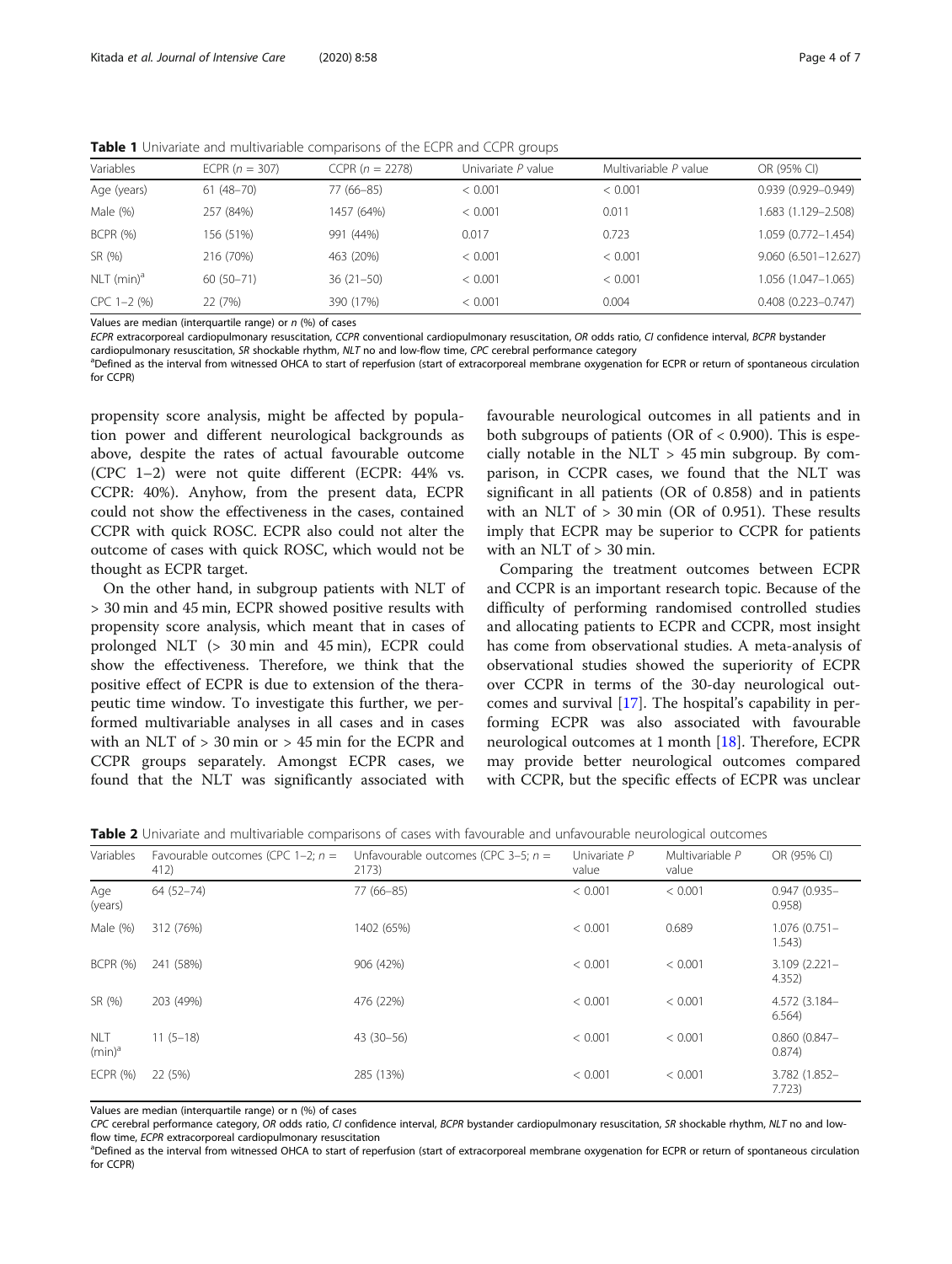<span id="page-4-0"></span>Table 3 Comparison of the proportion of patients with a favourable neurological outcome (CPC 1–2) between the ECPR and CCPR groups using propensity score analysis with the inverse probability of the treatment-weighting method

| Variables                | Treatment n |     | $CPC$ 1-2      | OR (95% CI)                | P value |
|--------------------------|-------------|-----|----------------|----------------------------|---------|
| All patients ECPR        |             | 307 | 22 (7%)        | $0.328(0.141 - 0.761)$     | 0.010   |
|                          | <b>CCPR</b> |     | 2278 390 (17%) |                            |         |
| $NLT$ (min) <sup>a</sup> |             |     |                |                            |         |
| $>$ 30 min FCPR          |             | 296 | 17 (6%)        | 2.977 (1.056-8.388)        | 0.039   |
|                          | <b>CCPR</b> |     | 1362 20 (2%)   |                            |         |
| $>$ 45 min FCPR          |             | 248 | 10(4%)         | 5.099 (1.259-20.657) 0.023 |         |
|                          | <b>CCPR</b> | 719 | 6(1%)          |                            |         |
| NI T                     |             |     |                |                            |         |
| < 30 min ECPR            |             | 9   | 4 (44%)        | $0.174(0.033 - 0.917)$     | 0.040   |
|                          | CCPR        | 914 | 370 (40%)      |                            |         |

The propensity score analysis incorporated the following variables: age, sex (male), bystander cardiopulmonary resuscitation, shockable rhythm and low flow time

CPC cerebral performance category, ECPR extracorporeal cardiopulmonary resuscitation, CCPR conventional cardiopulmonary resuscitation, OR odds ratio,  $C$ I confidence interval,  $NLT$  no and low-flow time

<sup>a</sup>Defined as the interval from witnessed OHCA to start of reperfusion (start of extracorporeal membrane oxygenation for ECPR or return of spontaneous circulation for CCPR)

because other factors, including age, BCPR, shockable rhythm and NLT, are important factors, even in CCPR, and may confound the observed results.

The SAVE-J study showed that ECPR after 15 min of CCPR started within an NLT of 45 min was associated with better neurological outcomes at 6 months in cases of witnessed OHCA with a shockable rhythm [[19](#page-6-0)]. This suggests that the better outcomes of ECPR may be due to extending the therapeutic time window. Interestingly, in a study that compared ECPR and CCPR by propensity score matching [\[20](#page-6-0)], there was no difference in the neurological outcomes of ECPR and CCPR  $(P = 0.11)$ .

However, because NLT was also used to generate the propensity scores, patient matching did not reveal an advantage of ECPR in prolonging the therapeutic time window (this study used propensity score analysis with matching (1:1) method, which has possibility of making biassed small groups; therefore, we used propensity score analysis with IPTW method in the present study). In another article, the authors compared patients who underwent ECPR in an observational study and patients who underwent standard CCPR with amiodarone in a double-blind randomised controlled study (Amiodarone, Lidocaine, or Placebo study) of witnessed OHCA with a shockable rhythm [\[21](#page-6-0)]. The analyses revealed that ECPR was associated with better neurological outcomes compared with CCPR (favourable neurological outcome on discharge: 39% vs 23%) despite longer CPR duration (60 min vs 35 min) [\[21\]](#page-6-0). Therefore, the authors concluded that ECPR was effective despite severe progressive metabolic derangement.

Although it is possible that ECPR may prolong the therapeutic time window, shortening the NLT is expected to achieve greater improvements in the neurological outcomes after OHCA. Several reports have indicated that the interval from arrest to ECPR is associated with the outcome of OHCA, and that prehospital cannulation, as part of aggressive ECPR interventions, could improve the neurological outcomes [\[17](#page-6-0), [22](#page-6-0)].

In our study, we demonstrated the efficacy of ECPR in patients with NLT > 30 min. In patients containing NLT ≤ 30 min, CCPR showed more advantage compare to ECPR, although it is rare in ECPR with NLT  $\leq$  30 min. ECPR is often performed in combination with TTM. However, as described in the Introduction, there is limited evidence for the efficacy of this combination. In the present study, we excluded any cases who received TTM. Therefore, in the future, it may be necessary to

| Variables               | All cases $(n =$<br>307) | P<br>value       | OR (95% CI)               | NLT $>$ 30 min (n =<br>296) | P<br>value | OR (95% CI)               | NLT $>$ 45 min (n =<br>248) | P<br>value | OR (95% CI)               |
|-------------------------|--------------------------|------------------|---------------------------|-----------------------------|------------|---------------------------|-----------------------------|------------|---------------------------|
| Age<br>(years)          | $61(48 - 70)$            | 0.121            | $0.973(0.941 -$<br>1.007) | $61(48-69)$                 | 0.220      | $0.978(0.943 -$<br>1.014) | $60(47-69)$                 | 0.800      | $0.994(0.945 -$<br>1.045) |
| Male (%)                | 257 (84%)                | 0.254            | $0.497(0.150 -$<br>1.652) | 247 (83%)                   | 0.246      | $0.491(0.147 -$<br>1.635) | 208 (84%)                   | 0.018      | $0.188(0.047 -$<br>0.755) |
| <b>BCPR (%)</b>         | 156 (51%)                | 0.927            | $1.053(0.351 -$<br>3.153) | 156 (53%)                   | 0.779      | 1.173 (0.386-<br>3.561)   | 140 (57%)                   | 0.261      | 2.383 (0.524-<br>10.849)  |
| SR (%)                  | 216 (70%)                | 0.017            | 7.253 (1.428-<br>36.843)  | 211 (71%)                   | 0.083      | 4.042 (0.833-<br>19.605)  | 181 (73%)                   | 0.640      | 1.492 (0.278-<br>7.999)   |
| <b>NLT</b><br>$(min)^a$ | 60 (50-71)               | $\,<\,$<br>0.001 | $0.890(0.848 -$<br>0.935) | $60(50-72)$                 | 0.001      | $0.898(0.852 -$<br>0.948  | $63(55 - 74)$               | 0.010      | $0.855(0.760 -$<br>0.963) |
| $CPC$ 1-2               | 22 (7%)                  |                  |                           | 17 (6%)                     |            |                           | 10 (4%)                     |            |                           |

Table 4 Multivariable analysis of favourable neurological outcome in all ECPR cases and in patients divided by NLT

Values are median (interquartile range) or  $n$  (%) of cases

ECPR extracorporeal cardiopulmonary resuscitation, NLT no and low-flow time, OR odds ratio, CI confidence interval, BCPR bystander cardiopulmonary resuscitation, SR shockable rhythm, CPC cerebral performance category

<sup>a</sup>Defined as the interval from witnessed OHCA to start of reperfusion (start of extracorporeal membrane oxygenation for ECPR or return of spontaneous circulation for CCPR)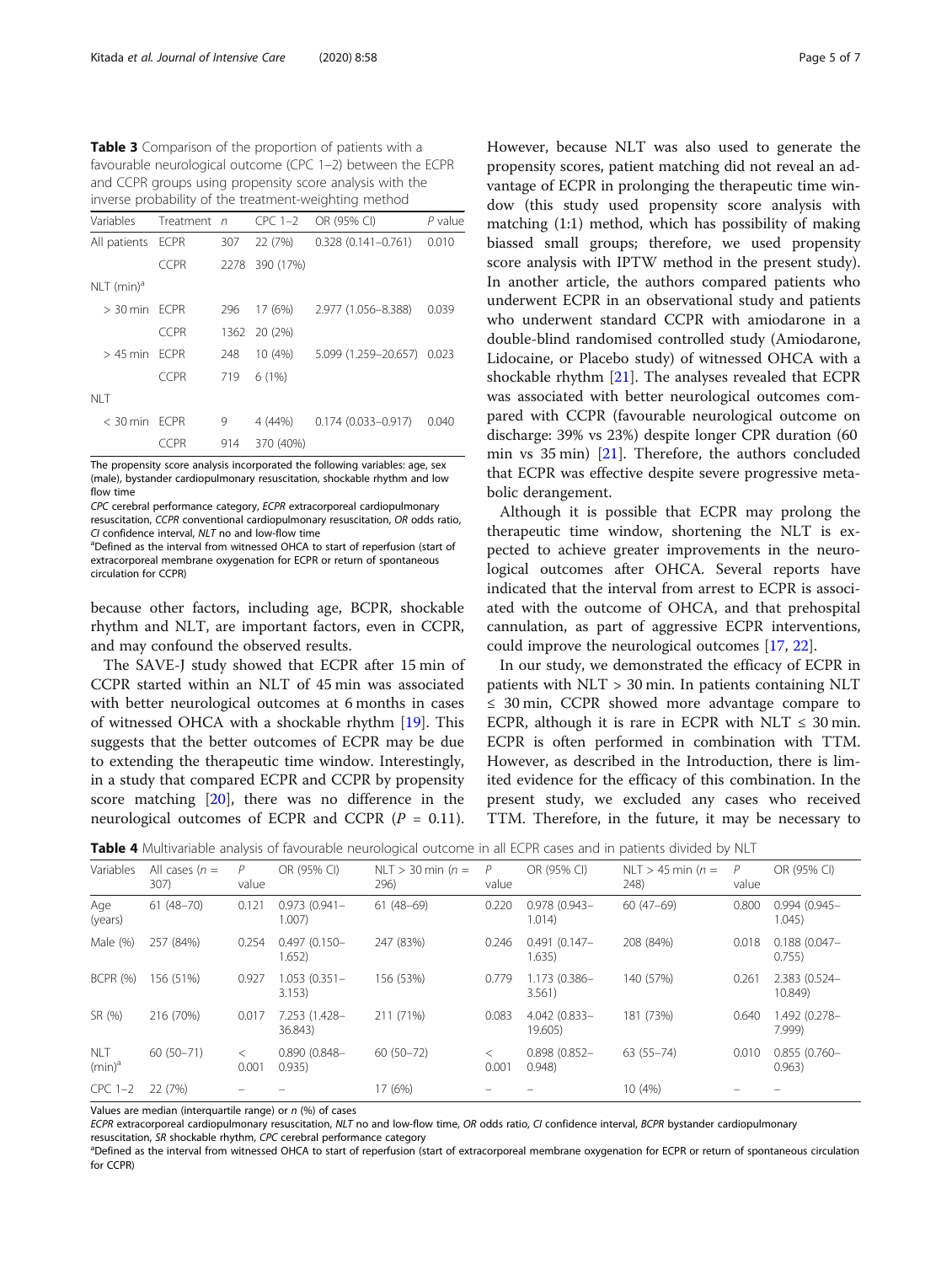<span id="page-5-0"></span>Table 5 Multivariable analysis of favourable neurological outcome in all CCPR cases and in patients divided by NLT

| Variables               | All cases $(n =$<br>2278) | P<br>value       | OR (95% CI)               | NLT $>$ 30 min (n =<br>1362) | P<br>value | OR (95% CI)               | NLT > 45 min $(n =$<br>719) | P<br>value | OR (95% CI)               |
|-------------------------|---------------------------|------------------|---------------------------|------------------------------|------------|---------------------------|-----------------------------|------------|---------------------------|
| Age<br>(years)          | 77 (66-85)                | $\,<\,$<br>0.001 | $0.944(0.932 -$<br>0.956  | 78 (68-85)                   | 0.006      | 0.958 (0.929-<br>0.988    | 78 (78-85)                  | 0.017      | 0.934 (0.884-<br>0.988    |
| Male (%)                | 1457 (64%)                | 0.553            | 1.121 (0.768-<br>1.637    | 848 (62%)                    | 0.578      | $0.758(0.285 -$<br>2.017  | 467 (65%)                   | 0.662      | $0.660(0.103 -$<br>4.245  |
| <b>BCPR (%)</b>         | 991 (44%)                 | 0.001            | 3.421 (2.396-<br>4.884)   | 605 (44%)                    | 0.265      | 1.695 (0.670-<br>4.290)   | 313 (44%)                   | 0.246      | $0.256(0.025 -$<br>2.564) |
| SR (%)                  | 463 (20%)                 | $\,<\,$<br>0.001 | 4.425 (3.037-<br>6,447    | 213 (16%)                    | 0.001      | 11.133 (4.122-<br>30.067) | 102 (14%)                   | 0.011      | 9.996 (1.684-<br>59.322)  |
| <b>NLT</b><br>$(min)^a$ | $36(21-50)$               | $\,<\,$<br>0.001 | $0.858(0.843 -$<br>0.872) | 47 (38-57)                   | 0.029      | $0.951(0.910 -$<br>0.995) | $56(50-63)$                 | 0.274      | $0.940(0.841 -$<br>1.050  |
| $CPC$ 1-2               | 390 (17%)                 |                  |                           | 20 (2%)                      |            |                           | 6(1%)                       |            |                           |

Values are median (interquartile range) or  $n$  (%) of cases

CCPR conventional cardiopulmonary resuscitation, NLT no and low-flow time, OR odds ratio, CI confidence interval, BCPR bystander cardiopulmonary resuscitation, SR shockable rhythm, CPC cerebral performance category

<sup>a</sup>Defined as the interval from witnessed OHCA to start of reperfusion (start of extracorporeal membrane oxygenation for ECPR or return of spontaneous circulation for CCPR)

investigate the efficacy of ECPR in combination with TTM.

This study has several limitations. First, although the registry includes a nationwide cohort, the study was performed retrospectively, which may introduce some bias. Second, the neurological outcomes were assessed in terms of CPC at 1 month after resuscitation. It is possible that the neurological outcomes might have changed after 6 months or 1 year. Third, although propensity score analysis demonstrated the efficacy of ECPR, which was shown only in subgroups. Forth, whilst the propensity score analysis demonstrated the efficacy of ECPR in subgroups, other factors might confound the results and introduce some bias. Fifth, cases with TTM were excluded in the present study; however, the reasons of TTM maladaptation were unclear, this could be case selection bias.

## Conclusions

Results of this nationwide Japanese cohort study revealed ECPR was inferior to CCPR in cases containing NLT  $\leq$  30 min; however, a significant difference was shown in the neurological outcomes between ECPR and CCPR in cases with an NLT of > 30 min, without TTM, after adjusting for NLT.

#### Abbreviation

ECMO: Extracorporeal membrane oxygenation; ECPR: Extracorporeal cardiopulmonary resuscitation; OHCA: Out-of-hospital cardiac arrest; CCPR: Conventional cardiopulmonary resuscitation; VF: Ventricular fibrillation; VT: Ventricular tachycardia; NLT: No and low flow time; ROSC: Return of spontaneous circulation; TTM: Target temperature management; CPC: The Glasgow–Pittsburgh cerebral performance category

#### Acknowledgements

We wish to thank all members of the JAAM-OHCA Registry involved in this multicentre observational study. A list of institutions participating in the JAAM-OHCA Registry is available at <http://www.jaamohca-web.com/list/>.

#### Authors' contributions

Both KM and TK have authorship contribution, and conceived and designed the study, wrote the study protocol, and contributed to the acquisition of clinical data. KM and TK performed the statistical analyses and wrote the first draft of the manuscript. All the authors revised and commented on the manuscript, and approved the final version.

#### Funding

This study was supported by the Japanese Association for Acute Medicine and by scientific research grants from the Ministry of Education, Culture, Sports, Science and Technology of Japan (16 K09034 and 15H05006), the Ministry of Health, Labour, and Welfare of Japan (25112601), and JSPS KAKE NHI (JP16K11409).

#### Availability of data and materials

The datasets are only available to the study group.

#### Ethics approval and consent to participate

The registry was approved by ethics committees at Kyoto University, participating institutions, and each hospital, as necessary.

#### Consent for publication

Not applicable

#### Competing interests

None.

#### Author details

<sup>1</sup> Emergency and Critical Care Center, Kumamoto Medical Center, Kumamoto Japan. <sup>2</sup>Emergency and Critical Care Center, Mie University Hospital, 2-174 Edobashi, Tsu 514-8507, Japan.

### Received: 17 May 2020 Accepted: 28 July 2020 Published online: 03 August 2020

#### References

- 1. Inoue A, Hifumi T, Sakamoto T, Kuroda Y. Extracorporeal cardiopulmonary resuscitation for out-of-hospital cardiac arrest in adult patients. J Am Heart Assoc. 2020;9:e015291. <https://doi.org/10.1161/JAHA.119.015291>.
- 2. Holmberg MJ, Geri G, Wiberg S, Guerguerian AM, Donnino MW, Nolan JP, et al. Extracorporeal cardiopulmonary resuscitation for cardiac arrest: a systematic review. Resuscitation. 2018;131:91–100.
- 3. Beyea MM, Tillmann BW, Iansavichene AE, Randhawa VK, Van Aarsen K, Nagpal AD. Neurologic outcomes after extracorporeal membrane oxygenation assisted CPR for resuscitation of out-of-hospital cardiac arrest patients: a systematic review. Resuscitation. 2018;130:146–58.